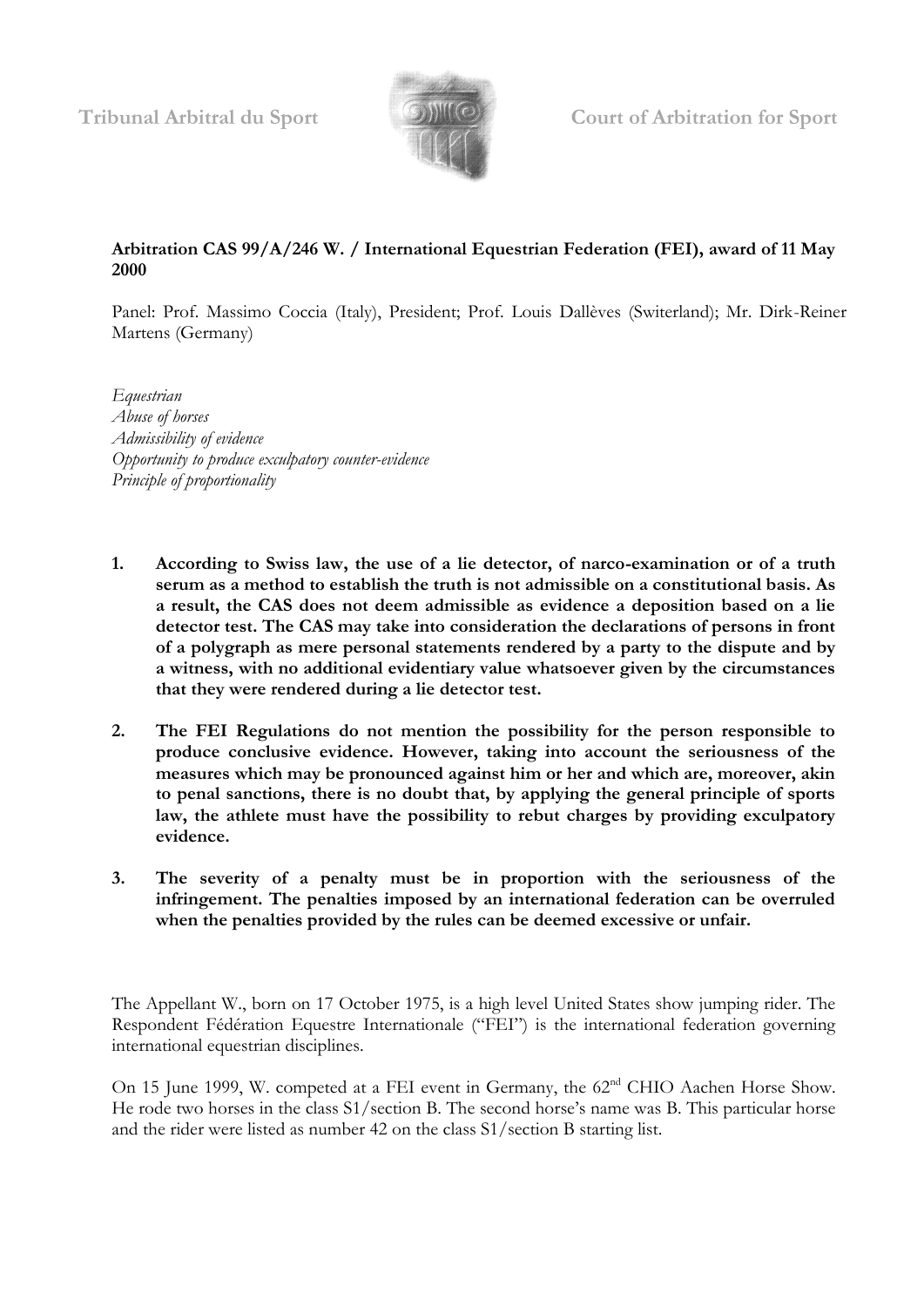During the competition, Mr. Hans Wallmeier, FEI Chief steward, decided to proceed to a bridle, bandage and boot control of the horses taking part in the class S1/section B. The control started with the horse bearing the number 32 on the starting list. Mr. Wallmeier planned to control 15 horses in this particular class. He was assisted by the veterinarian Dr. Franziska Kersten and the assistant Mr. Marco Müller-Dörr.

The control took place in the last warming-up area. This schooling area was the second warming-up place, where two fences were laid. It was situated just next to the main arena and competitors were allowed to enter it just shortly before they went into the main arena.

When W. entered this second warming-up place, he could notice that a bridle, bandage and boot control was taking place. He rode his horse for a few minutes in this last warming-up area and then entered the main arena. During the round, the horse knocked down one fence, a large white gate.

As soon as W. exited the ring, the officials called him for the inspection. Mr. L., W.'s personal groom, was holding the horse with a lead rope, while Dr. Kersten, the veterinarian, proceeded to inspect the horse. W. was standing nearby.

While Dr. Kersten was proceeding to the control, Mr. L. took off the front left boot without being asked to. He was then told by Dr. Kersten not to do so. After she had checked the horse's mouth and the horse's flanks, she proceeded to control the horse's legs. She started with the front right leg. At this moment, Mr. Wallmeier was standing next to her on the front right side of the horse, while Mr. L. was standing on the left side of the horse.

As Dr. Kersten was taking off the front right boot, she saw two very small plastic pieces falling down into the grass. She later testified before this Panel: "*One of the plastic pieces touched my hand before hitting the ground. I then looked into the grass and picked up the two plastic pieces*".

Dr. Kersten picked up the two plastic pieces and turned to Mr. Wallmeier, who later testified before this Panel: *"I saw the two plastic pieces falling from the boot"*.

After the inspection was over, Mr. Wallmeier brought the two small plastic pieces to the FEI ground offices. They were put in a plastic tube and ultimately filed by the FEI with this Panel as evidence.

In the official report on the inspection Dr. Kersten and Mr. Wallmeier wrote as follows: "*The boots of the 42nd horse "B.", 12 years, grey gelding, rider [W.], USA, were taken off. While taking off the boot of the front right leg two small plastic pieces fell out. The original placing of these pieces in the boot could not definitely be defined*".

Dr. Kersten and Mr. Wallmeier checked also the condition of the front right leg of the horse and, in this connection, they wrote in the official report: "*No injuries could be found on this front leg, The leg could also not be defined as extremely sensitive*".

Following these events, the FEI Ground Jury held a meeting on the same day. Both Dr. Kersten and Mr. Wallmeier confirmed what they had written in their report. Another veterinarian, Dr. F.W.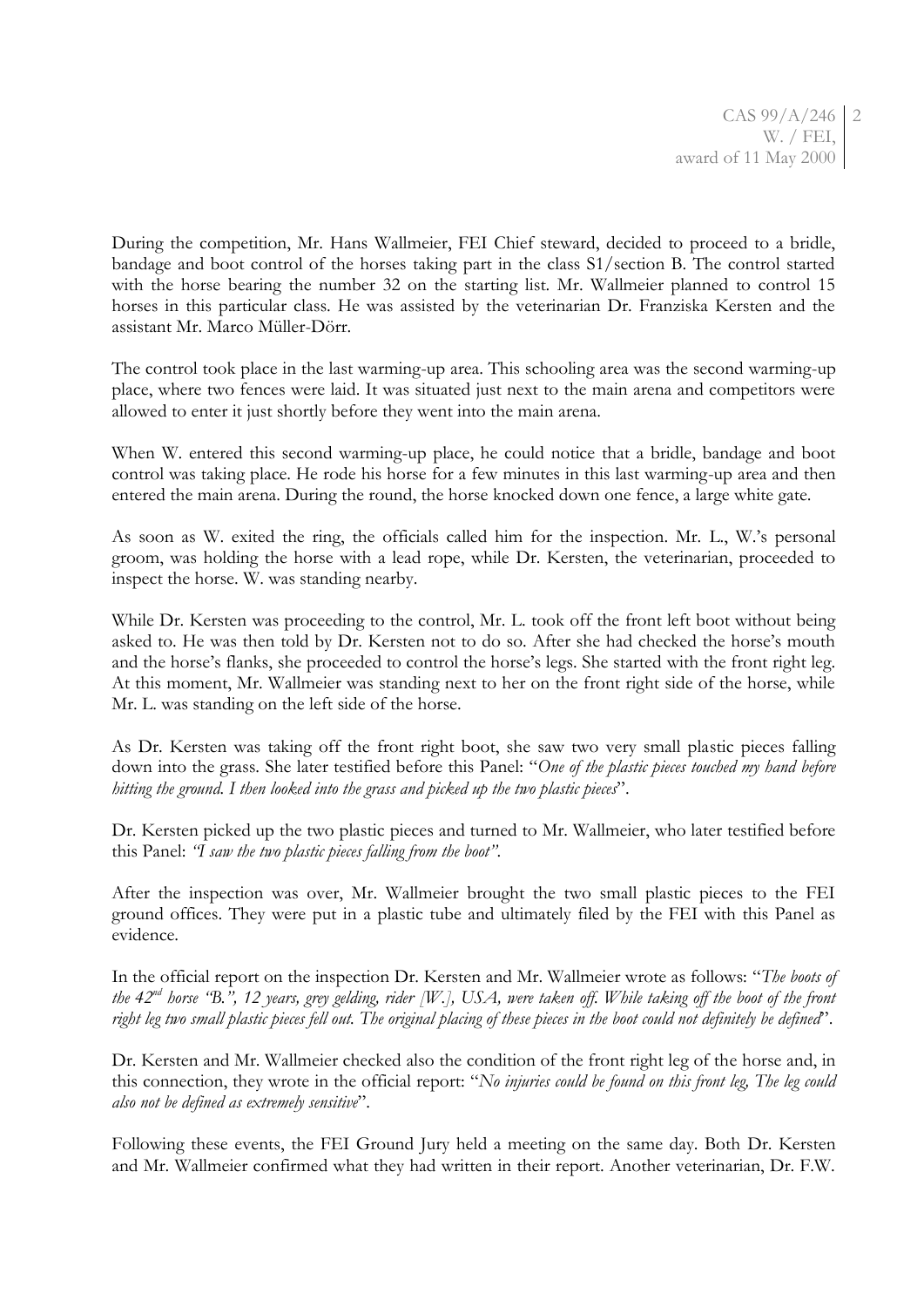Hanbücken, of the FEI Veterinary Committee, confirmed before the Ground Jury the physical condition of the horse's legs, by stating that "*no injuries could be found on the horse"s legs*".

The physical situation of the horse's legs was later confirmed again by Dr. Kersten, when she testified before the FEI Judicial Committee on 20 September 1999: "*We looked after the leg and I have not found any damage or sensitiveness of the leg; there was not anything. I looked at the boots and I could not find any manipulation on the boots directly. It was not possible to see where the pieces came from, from the boot. […] I looked for damage of the skin or to see some blood, or anything, and there was nothing*".

Still in this connection, Dr. Kersten confirmed her testimony when she later stated in front of this Panel: "*I controlled the leg and did not find any marks on it nor noticed any particular skin sensitiveness*".

The Ground Jury decided on 15 June 1999 as follows:

"*According to article 163.3 the horse is disqualified from the competition.*

*According to article 163.4.2 the Ground Jury forwards this case to the Appeal Committee*".

Consequently, the FEI Appeal Committee held a meeting on 16 June 1999 and decided as follows:

"*According to Article 164.11.5 of the FEI General Regulations (19th Edition, Revised, January 1st, 1997) it was decided to disqualify [W.], American Show Jumping Rider, from the entire event 62nd CHIO Aachen from June 16th to the 20th, 1999. In addition to this, it was decided to Report to the Secretary General of the FEI*".

On 20 September 1999, the FEI Judicial Committee held a hearing on the case and determined that W. had acted in violation of art. 143 of the FEI General Regulations ("GR"), of art. 243 of the Jumping Regulations, and of Paragraph 8 and Annex XV.1 of the Veterinary Regulations Code of Conduct. Therefore, the FEI Judicial Committee issued the following decision (the "FEI Decision"):

"*The Committee has agreed that, in accordance with GR 174.4, 174.5.4 and 174.8, [W.] is suspended for a period of eight (8) months. This suspension began on the day of notification of the decision to [W.] (September 20, 1999) in accordance with GR 173.4 and will terminate on May 19, 2000. [W.] is also required to pay a fine of CHF 2"500.- in accordance with GR 174.2, 174.5.4 and 174.8.*

*In addition, [W.] is liable to pay CHF 5"000.- towards the costs of the judicial procedure in accordance with GR 174.10. The Committee notes that the costs of the hearing, requested by [W.], were well in excess of this amount*".

The FEI notified the full decision to W. on 22 October 1999.

On 19 November 1999, the Appellant filed with the CAS his statement of appeal, accompanied by ten exhibits, and a request for an expeditious award. In particular, the Appellant filed as exhibit a videotape deposition of Mr. Richard O. Arther, an expert polygraphist who administered a polygraph examination (so-called "lie detector test") to W. and his groom Mr. L. The Appellant also filed the full transcript of such videotape deposition with the declarations made by W. and Mr. L. while under polygraph examination.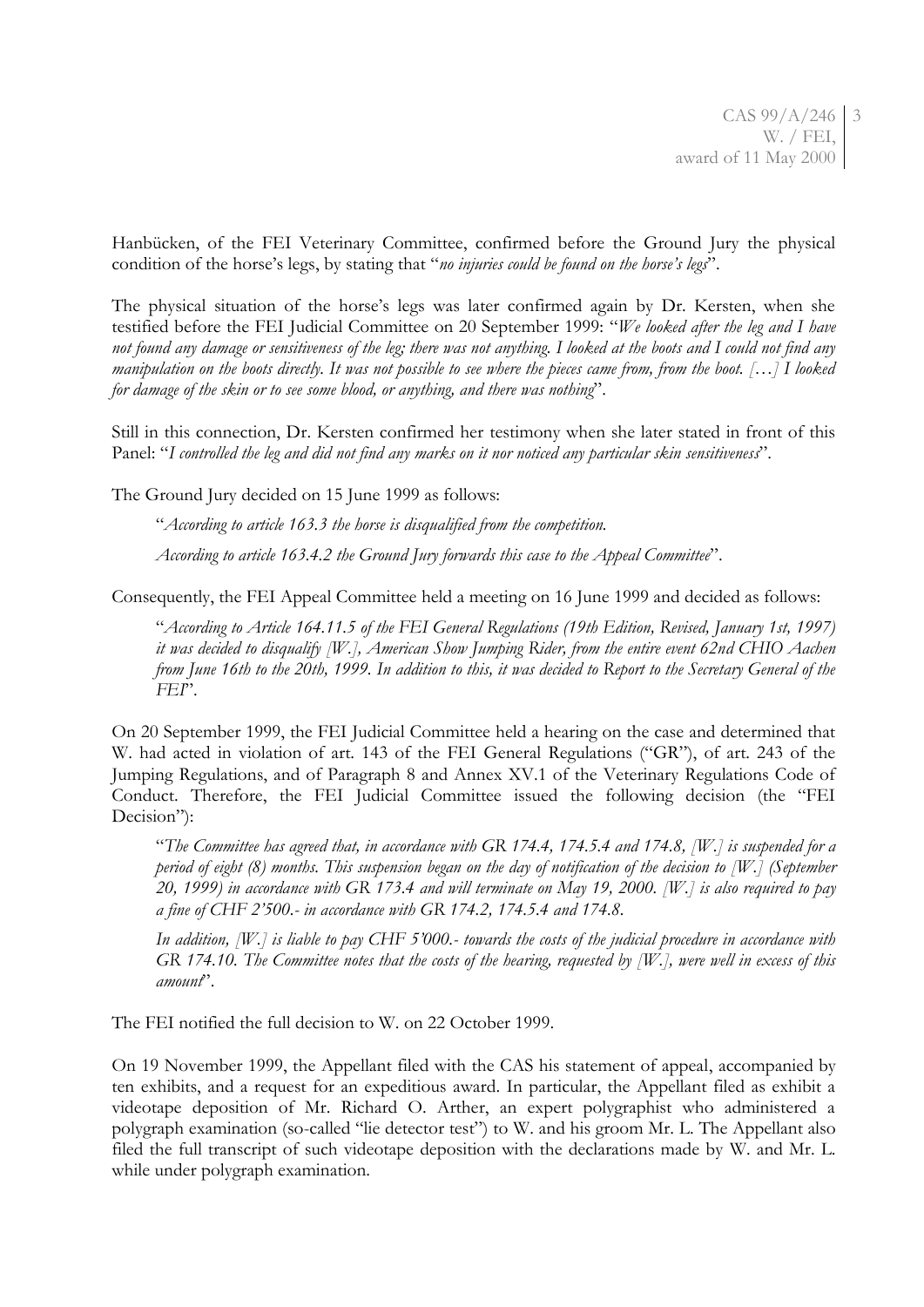On 5 January 1999, the FEI submitted its response, with six exhibits.

On 10 January 2000, the hearing took place at the CAS headquarters in Lausanne. Both parties were present, assisted by their attorneys. The Panel heard the following three witnesses: Mr. L. (called by the Appellant), Mr. Hans Wallmeier and Dr. Franziska Kersten (called by the Respondent).

The Appellant's final submissions were as follows:

a. Neither the Appellant, nor his groom did put any plastic pieces in B.'s boots on 15 June 1999, prior to the competition. Therefore, the FEI Decision has to be reversed and the suspension, the fine, the costs imposed on W., and the publication have to be cancelled.

Alternatively:

b. If the plastic pieces found by the FEI officials were to be considered to have been in B.'s boots and W. to be considered as responsible for it, they could not have caused pain or unnecessary discomfort to the horse. For these motives the FEI Decision has to be reversed. Consequently, the suspension, the fine, the costs imposed on W., and the publication have to be cancelled.

Alternatively:

c. If the conditions of FEI GR art. 143 are to be considered as fulfilled, the duration of the suspension imposed on W. has to be considered as disproportionate and excessively severe compared to similar cases brought before the CAS. For these motives the FEI Decision has to be partially reversed and the duration of the suspension reduced to a maximum of three months.

In turn, the Respondent requested the Panel to:

- a. dismiss the appeal filed by W. against the FEI Decision;
- b. confirm the FEI Decision;
- c. award to the Respondent a contribution towards its legal fees and other expenses incurred in connection with the proceeding;
- d. authorize the publication of the arbitral award in the FEI bulletin.

## **LAW**

- 1. The CAS has jurisdiction over this dispute on the basis of:
	- a) Art. 059 of the FEI Statutes, reading as follows: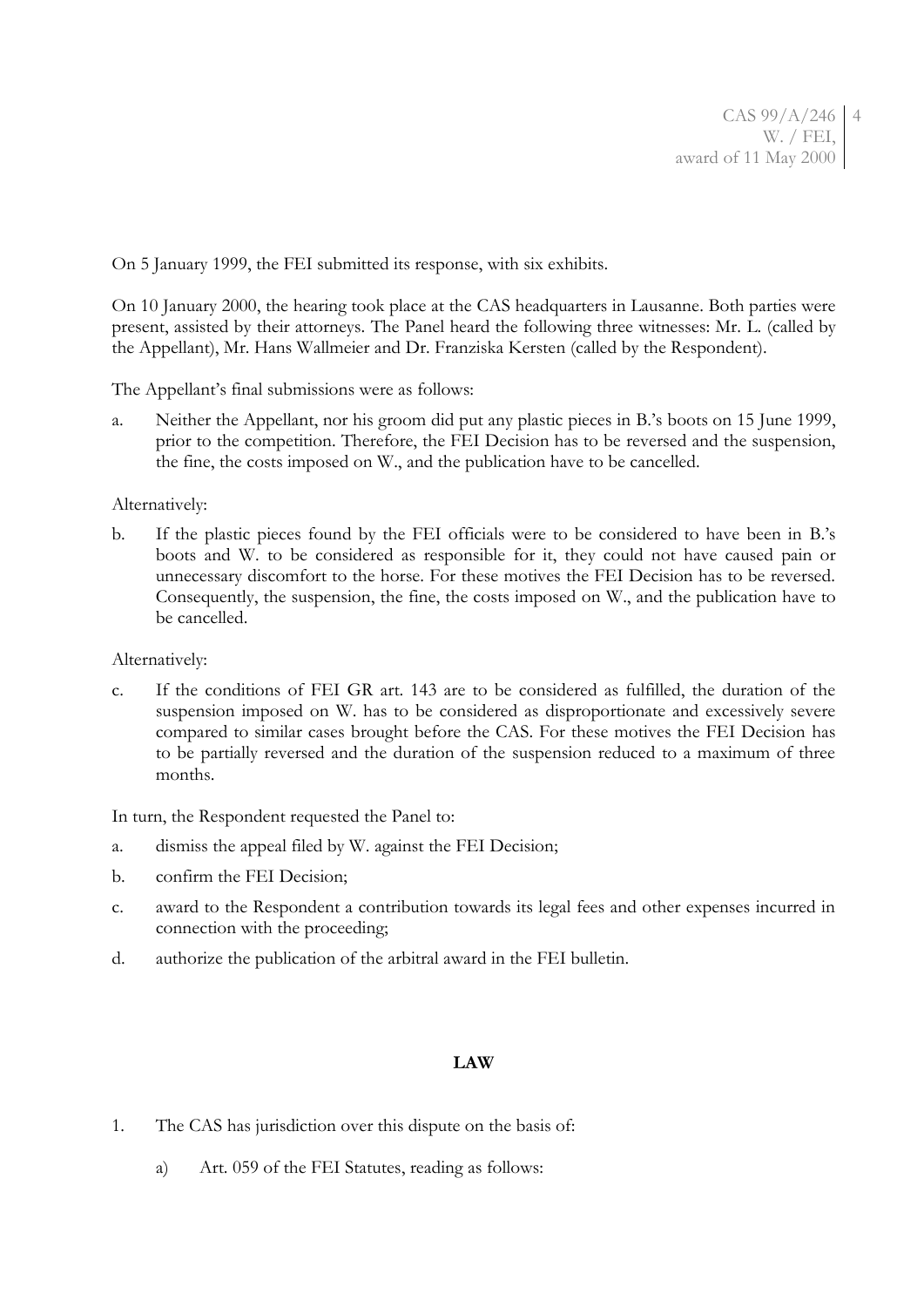- "*1. The Court of Arbitration for Sport (CAS), as an independent court of arbitration, shall judge all appeals reported by the Secretary General against decisions taken in the first instance by Appeal Committees and decisions of the Judicial Committee, as provided in the Statutes and General Regulations. [...]"*.
- b) Art. 170.1 of the GR, which reads as follows:
	- *"1. An Appeal may be lodged by any person or body which has been subject to a penalty or decision made by any person or body authorized under the Statutes, Regulations or Rules […]:*
		- *[...]*
		- *1.2. With the CAS through the Secretary General against decisions of an Appeal Committee or the Judicial Committee"*.
- c) The filing with the CAS by W. of a statement of appeal dated 19 November 1999, pursuant to art. R47 of the Code, according to which:

"*A party may appeal from the decision of a disciplinary tribunal or similar body of a federation, association or sports body, insofar as the statutes or regulations of the said body so provide or as the parties have concluded a specific arbitration agreement and insofar as the appellant has exhausted the legal remedies available to him prior to the appeal, in accordance with the statutes or regulations of the said sports body*".

2. With regard to the law applicable to this dispute, art. R 58 of the Code provides, so far as material:

"*The Panel shall decide the dispute according to the applicable regulations and the rules of law chosen by the parties or, in the absence of such a choice, according to the law of the country in which the federation, association or sports body is domiciled*".

- 3. In the absence of a choice of law by the parties, the Panel determines that the dispute has to be decided according to:
	- a) the FEI Regulations, which are the sports regulations accepted by W. when he applied to compete at a FEI event;
	- b) Swiss law, as the FEI is domiciled in Switzerland;
	- c) as to procedural issues, the CAS procedural rules in the Code, supplemented by Swiss procedural law and principles, applicable to an arbitration court sitting in Switzerland.
- 4. W. relied much in his appeal on the declarations of innocence he and his groom had made while voluntarily submitting to a lie detector test administered by an expert polygraphist. The Appellant argued that the result of such a test is particularly valuable as evidence because, as asserted by the polygraphist, "it is estimated that the lie detector test has a maximum possible error rate of  $1\%$ ".
- 5. The Panel notes that, even according to the Appellant, a lie detector test presents a margin of error, however small, and this impairs its reliability as a "detector of lies". In any event, apart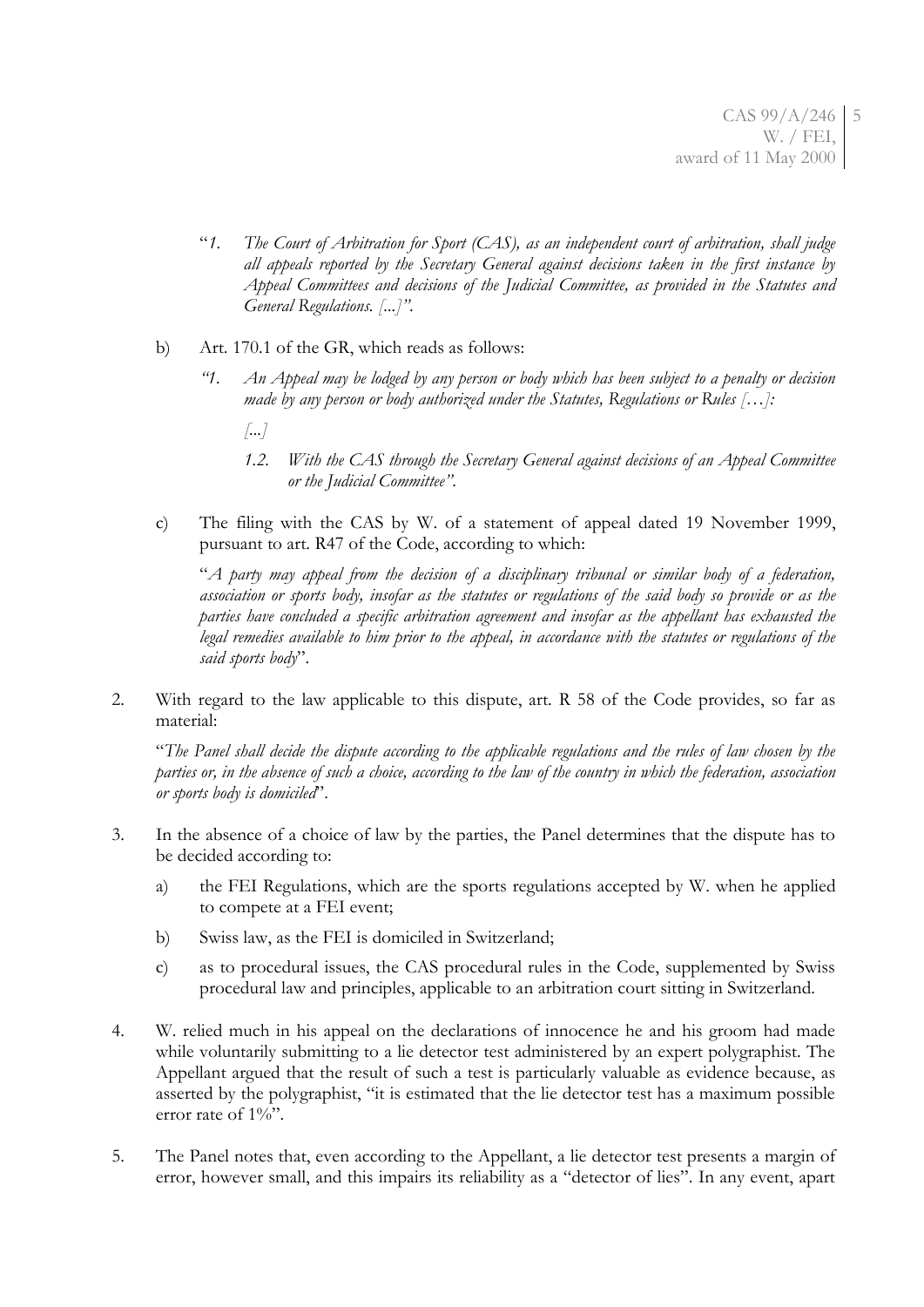from the actual reliability of such a test, the Panel must ascertain on a preliminary basis whether a proof of this kind can be admitted before the CAS. The Code is silent on this question (see art. R47 *et seq.*). In this connection, the Panel notes that in a previous case the CAS did not admit the polygraph test as legitimate evidence (CAS 96/156, *F. v. FINA*, para 14.1.1).

- 6. Under Swiss law, the use of a lie detector test does not appear to be admissible as a legitimate proof. As remarked by several authors, Swiss case law is very much against the possible use of lie detector tests as evidence: "*La jurisprudence est plus restrictive, en revanche, pour le polygraphe ou "détecteur de mensonge", jugé trop peu sûr*" (J. GAUTHIER, «Quelques remarques sur la liberté des preuves et ses limites en procédure pénale», Revue pénale suisse, 107/1970, 184).
- 7. Indeed, the Swiss Federal Court stated that "*the use of a lie detector, of narco-examination or of a truth serum as a method to establish the truth is not admissible on a constitutional basis*" (ATF 109 I a, 289, unofficially translated from German).
- 8. Swiss Cantonal Courts have also clearly rejected the admissibility of lie detector tests as evidence: "*The examination of the defendant under hypnosis or with the use of a lie detector is not admissible, even if it is on the defendant"s demand*" (Die Praxis de Kantonsgerichtes von Graubünden, 1983, no. 28, unofficially translated from German). "*The lie detector is not admissible as a proof in criminal proceeding. The unreliability and danger of the improper use of the results are good grounds to refuse the lie detector as a valid proof*" (Schweizerische Juristen-Zeitung, 1970, 66, 114, unofficially translated from German).
- 9. As a result, the Panel does not deem admissible as evidence in the present arbitration a deposition based on a lie detector test.
- 10. Therefore, the Panel may take into consideration the declarations of W. and Mr. L. in front of a polygraph as mere personal statements rendered by a party to the dispute (W.) and by a witness (Mr. L.), with no additional evidentiary value whatsoever given by the circumstance that they were rendered during a lie detector test.
- 11. Pursuant to art. R57 of the Code, the Panel has "full power to review the facts and the law". Therefore, the Panel has the power, and the duty, to examine the whole case and to decide whether a penalty is appropriate and, if it is what the proper penalty is.
- 12. Art. 142, paragraph 1, of the GR so defines "legal responsibility" for a horse within equestrian competitions:

"T*he Person Responsible for a horse has legal responsibility for that horse under the GRs and the VRs and unless otherwise stated, is liable under the Legal System (Chapter IX)*".

13. Then, art. 142, paragraph 2, of the GR so defines, for legal purposes within equestrian competitions, the "Person Responsible":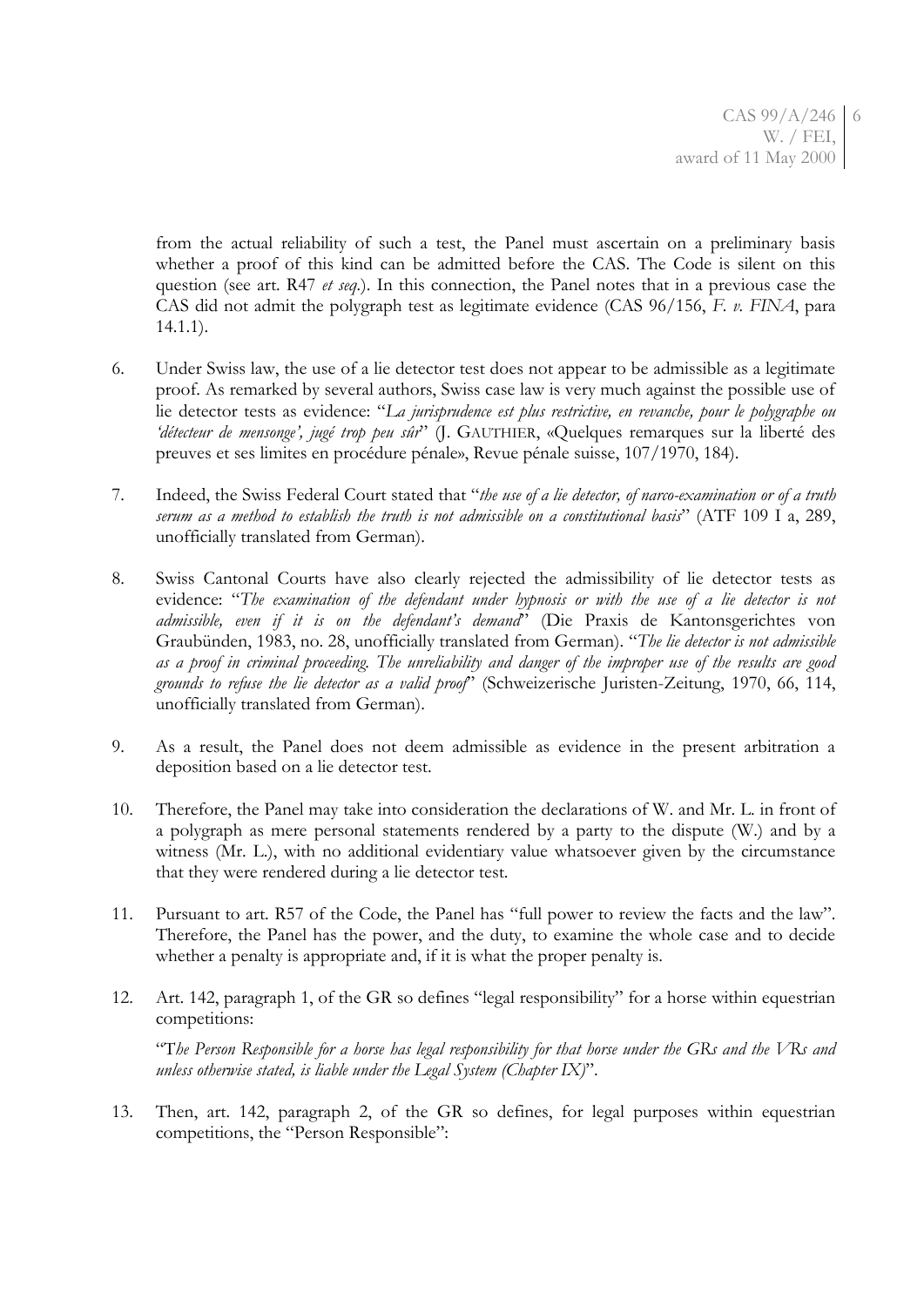"*For the purpose of the GRs and the VRs the Person Responsible shall normally be the competitor who rides or drives the horse during an event. If the competitor is under 18 years of age, the Person Responsible for his horse must be nominated by the NF or Chef d"Equipe […]*".

14. According to the just quoted paragraph 2 of art. 142 of the GR, a rider over 18 years of age, such as W., is irrefutably the so-called "Person Responsible" for the horses he drives. Consequently, under the above quoted paragraph 1 of the same provision, W. bears a *prima facie* legal responsibility for any mistreatment of the horse(s) he rides at FEI events. The Panel is of the opinion that this is a refutable presumption, event though art. 142, paragraph 1, does not mention any possibility for the Person Responsible to prove that, in fact, he is not responsible. The Panel notes that it is a generally accepted principle of sports law that an athlete suspended for disciplinary reasons must have the possibility to rebut charges by providing exculpatory evidence. The CAS has affirmed this principle on several occasions. For example, in the case TAS 95/141 (*C. v. FINA*), the CAS considered "*that, generally speaking, the principle of presumption of the athlete"s guilt may remain but that, by way of compensation, the athlete must have the possibility of shifting the burden of proof by providing exculpatory evidence. The athlete will thus be allowed to demonstrate that he did not commit any fault intentionally or negligently*" (*Digest of CAS Awards 1986-1998*, Staempfli Editions, Berne 1998, 221).

Sometimes, in this connection, the CAS referred specifically to FEI regulations and penalties. In the case TAS 92/73 (*N. v. FEI*), the CAS stated: "*The GR does not mention the possibility for the person responsible to submit proof which will discharge him. However, bearing in mind the gravity of the measures which could be applied in his case, and which are akin to penal sanctions, there is no doubt that, by applying the general principles of law, the person responsible has the possibility of proving himself innocent by providing proof to the contrary*" (*Digest of CAS Awards 1986-1998*, Staempfli Editions, Berne 1998, 157).

In light of the above case law, the Panel remarks that, in case of an infringement of the FEI provisions concerning horse treatment, a rider has a chance to rebut such presumption of responsibility by proving that the infringement is attributable to something or someone beyond his control. However, without any such rebuttal, a rider must be held responsible for any breach of the FEI provisions concerning abuse of horses.

- 15. In the present case, therefore, the FEI must simply give evidence that some horse abuse occurred. Then, it is not up to the FEI to prove that W. is personally responsible of a conduct or fact in breach of the FEI provisions concerning treatment of horses. W. has the burden of proving that someone beyond his control and knowledge had violated the FEI regulations. In this respect, W. has only claimed that neither he nor his groom had placed the small plastic pieces in the horse B.'s boot, without showing any evidence that someone else beyond his control and knowledge did it.
- 16. With regard to attribution of legal responsibility, consequently, the Panel holds that, should an infringement of FEI regulations concerning horse treatment be found to have occurred, Mr Ward is to be considered legally responsible.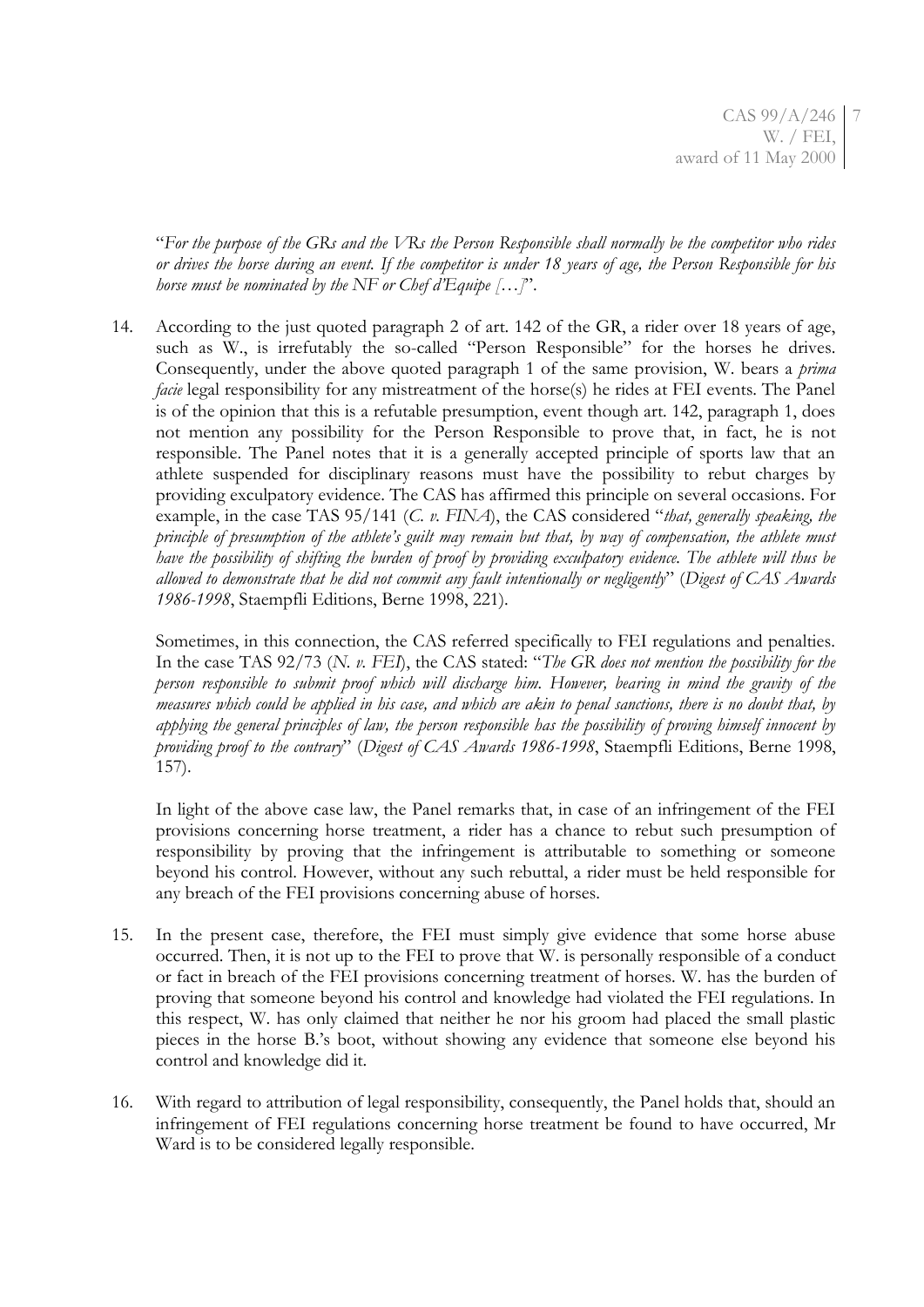- 17. The FEI case rests on the circumstance that Dr. Kersten and Mr. Wallmeier, the officers checking the horse at the Aachen event, actually saw two small plastic pieces falling from one the boots of W.'s horse. The Appellant tried in several ways to cast some doubts on the credibility of the two FEI officers. However, Dr. Kersten and Mr. Wallmeier always testified in a consistent manner throughout the whole case, both before the various FEI bodies and before this Panel.
- 18. The Panel notes that there are no reasons to think that Dr. Kersten and Mr. Wallmeier could be biased against W. The Panel considers also that the Appellant did not provide any evidence indicating any particular prejudice against him.
- 19. As a result, the Panel cannot but believe that the two plastic pieces actually fell out of the boot of the right foreleg of W.'s horse. The Panel notes that it is quite unlikely that two such plastic pieces end up in a horse boot by accident. In any event, no evidence was provided that could demonstrate how the plastic pieces could accidentally end up there. This does not amount to saying that W. and/or his groom did place the two plastic pieces in the horse boot. It might well be that this was done by a third person. However, as already stated, unless the rider is able to give evidence that someone beyond his control did it, he is presumed liable for any conduct of this kind performed by a third person.
- 20. Therefore, the Panel finds that two small plastic pieces were in fact placed in the front right boot of W.'s horse at the Aachen event and, as a consequence, holds that the Appellant is responsible for such occurrence.
- 21. Art. 143, paragraph 1, of the GR defines "abuse of horses" as follows:

"*Abuse can be defined as intentionally acting in a way which may cause pain or unnecessary discomfort to a horse*".

The same provision adds an illustrative list of abuses by stating in particular:

"*As examples, an act of abuse can be any of the following:*

*[...]*

- *1.5. To "rap" a horse anywhere in or outside the grounds of the event.*
- *1.6. To hypersensitize any part of a horse*".
- 22. Art. 243, Paragraph 1, of the FEI Rules for Jumping Events provides as follows:

"*All forms of cruel, inhumane or abusive treatment of horses, including, but not limited to the various forms of rapping, are strictly forbidden, in all exercise and schooling areas as well as elsewhere on the grounds of the event*".

23. Paragraph 8 of the Veterinary Regulations Code of Conduct reads as follows:

"*All riding and training methods must take account of the horse as a living entity and must not include any technique considered by the FEI to be abusive*".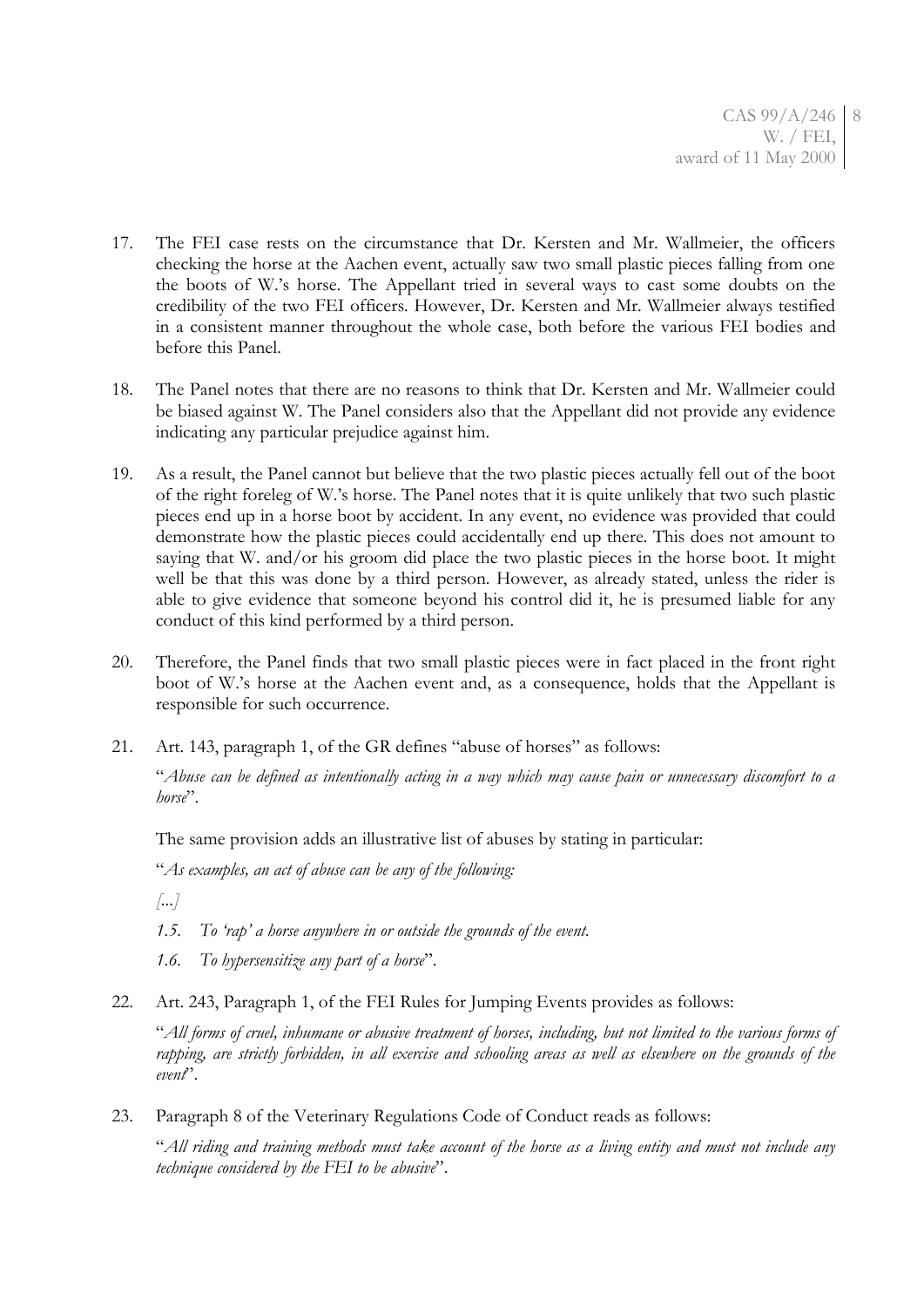- 24. The Panel must ascertain whether placing two small plastic pieces in a horse boot amounts to an abuse within the meaning of the above quoted provisions. In particular, art. 143, paragraph 1, of the GR, sets forth two requirements for finding an infringement: an action must be intentional ("*intentionally acting*") and must bring about, at least potentially ("*may cause*"), pain or discomfort to the horse.
- 25. The Appellant argued that neither he nor his groom personally intended to place anything in the horse boot and, consequently, the "intention" requirement of art. 143, paragraph 1, of the GR, was not fulfilled. However, the Panel is of the opinion that the said "intention" requirement must be read in conjunction with the above quoted art. 142, paragraph 1, of the GR concerning legal responsibility. As said, the rider is presumed responsible for any mistreatment of his/her horse, even done by someone else. Therefore, the "intention" requirement means that a rider can escape responsibility for horse abuse only if he/she proves that any pain or discomfort for the horse occurred by mere accident or by someone else's conduct beyond the rider's control.
- 26. In the case at hand, the Panel already remarked that the two plastic pieces could hardly end up in the horse boot by accident and that, in any event, the Appellant provided no evidence which could explain how the plastic pieces ended up there. Therefore, the Panel maintains that, whoever placed the two plastic pieces in the boot, he/she did it intentionally.
- 27. As to the second requirement of art. 143, paragraph 1, of the GR, Dr. Kersten a qualified veterinarian – explained how two small plastic pieces placed in the front leg boots might certainly cause pain or, at least, unnecessary discomfort to a horse, especially when hitting a gate with the front legs. The Panel finds this explanation convincing and, therefore, maintains that the two plastic pieces were apt to cause pain or unnecessary discomfort to W.'s horse.
- 28. As a result, the Panel holds that the act of placing two small plastic pieces in the boot amounted to a horse abuse within the meaning of the above quoted FEI provisions, for which W. is to be held responsible. Therefore, the Panel must establish the proper penalty for such infringement of the FEI regulations.
- 29. The FEI regulations include detailed rules with regard to the imposition of penalties. In particular, art. 174, paragraphs 4, 5.4 and 8, of the GR reads as follows:

"*Article 174 - Guide for penalties*

*[…]*

*4. Suspension should be imposed in cases of intentional or very negligent violation or contravention of the letter or the principle of the Statutes, Regulations or Rules, particularly in the circumstances mentioned in paragraph 2. above. In certain cases suspension may be automatic under the Statutes, Regulations or Rules. Suspension must be for a stated period and during that period the person or body suspended may take no part in competitions or events as a competitor or Official or in the organisation of, or participation in, any event under the jurisdiction of the FEI and under the jurisdiction of an NF with*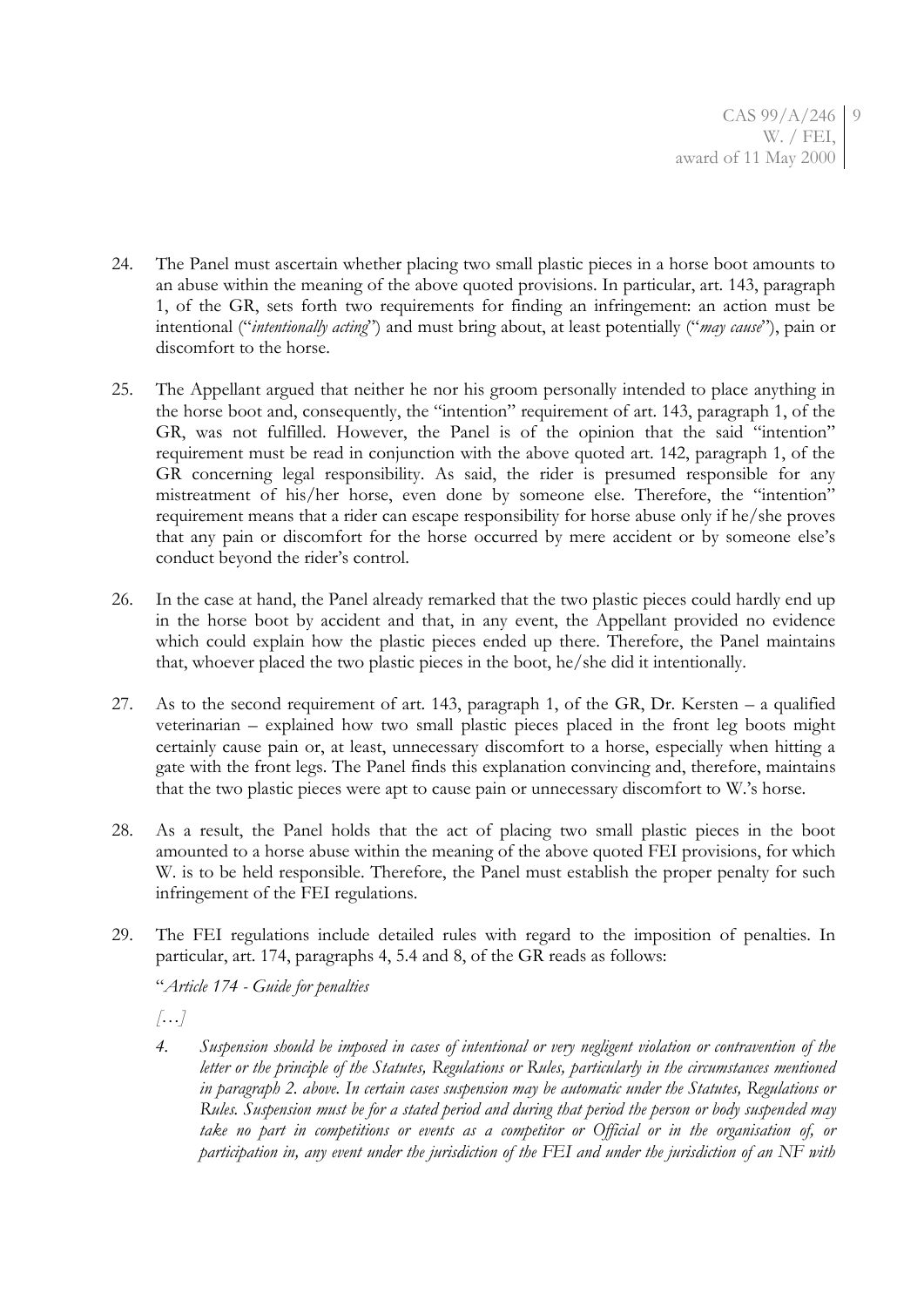*its approval. In deciding when any suspension will commence, the appropriate body shall, in order to achieve a just penalty, have regard to the gravity of the offense.*

*[…]*

- *5.4. Abuse to horses in any form (rapping, abnormal sensitization of limbs, banned schooling methods etc.) shall entail a fine of CHF 1"000.- to 15"000.- and/or a suspension of 3 months to life.*
- *[…]*
- *8. The penalty imposed in any given case can consist of a combination of fine, suspension and disqualification. The amount of a fine and the duration of a suspension shall be decided according to the guidelines mentioned in paragraph 5. above and to the circumstances of the case*".
- 30. As mentioned, the FEI Judicial Committee suspended W. for eight months and fined him with CHF 2'500. In accordance with the above FEI provisions, the Panel must ascertain whether this is a "*just penalty*" (art. 174.4, second paragraph, of the GR), that is to say whether it is proportionate to the offense.
- 31. The Panel notes that it is a widely accepted general principle of sports law that the severity of a penalty must be in proportion with the seriousness of the infringement. The CAS has evidenced the existence and the importance of the principle of proportionality on several occasions. In the cases TAS 91/56 (*S. v. FEI*) and TAS 92/63 (*G. v. FEI*), the CAS stated that "*the seriousness of the penalty […] depends on the degree of the fault committed by the person responsible*" (*Digest of CAS Awards 1986-1998*, Staempfli Editions, Berne 1998, 96 and 121).

In the advisory opinion TAS 93/109 of September 1994 (*Fédération Française de Triathlon / International Triathlon Union*), the CAS, quoting the IOC Charter against Doping in Sport, stated that all sports organizations must try to impose penalties graduated in accordance with the seriousness of the offence: "*tous les organismes sportifs doivent prévoir dans leurs règlements l"imposition de sanctions pesées et réalistes. Les sanctions doivent être suffisantes pour l"infraction reconnue, selon sa gravité, […] les organisations sportives doivent toujours chercher à déterminer de quelle façon l"athlète visé a enfreint les règlements, et des sanctions modulées devraient être imposées à toutes les personnes incriminées*".

In the case TAS 95/141 (*C. v. FINA*) the CAS considered that the penalty imposed on the appellant was not proportionate to the circumstances of the case and stated that "*it is the task of the sports authorities to establish the guilt of an athlete in order to fix a just and equitable sanction*" (*Digest of CAS Awards 1986-1998*, Staempfli Editions, Berne 1998, 220-221 and 223).

In TAS 96/157 (*FIN v. FINA*) the CAS stated that a sports judge can overrule the penalties imposed by an international federation when the penalties provided by the rules can be deemed excessive or unfair (*Digest of CAS Awards 1986-1998*, Staempfli Editions, Berne 1998, 358-359). Lastly, an explicit reference to the proportion of the penalty was also made in TAS 98/204 (*R. v. FEI*), where the CAS confirmed the importance of respecting this general principle of law.